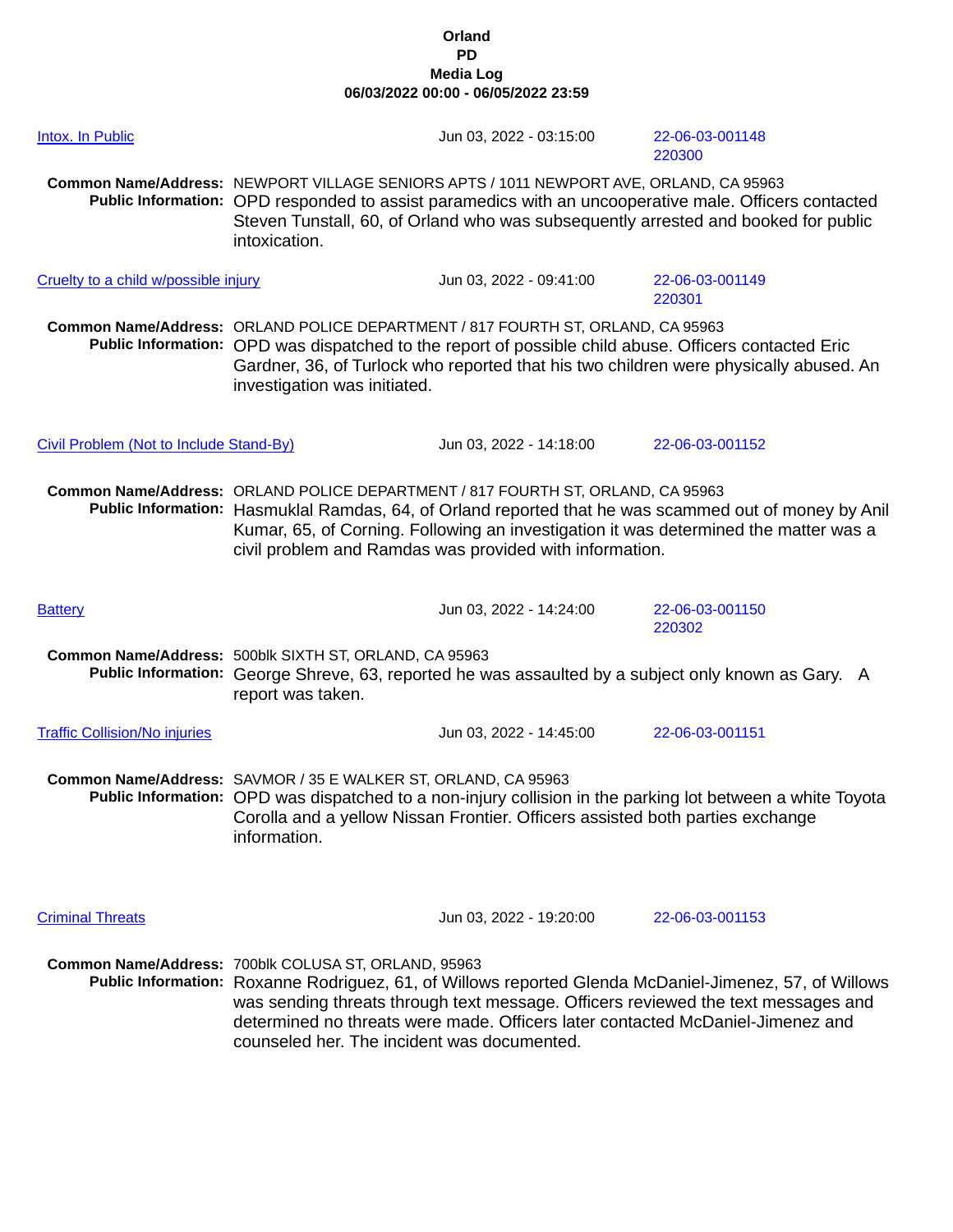| <b>Parking Violation</b>                |                                                                                                                                                                                                                                                                                                                                 | Jun 03, 2022 - 20:23:00                                                            | 22-06-03-001154                                                                                                                                                                                    |
|-----------------------------------------|---------------------------------------------------------------------------------------------------------------------------------------------------------------------------------------------------------------------------------------------------------------------------------------------------------------------------------|------------------------------------------------------------------------------------|----------------------------------------------------------------------------------------------------------------------------------------------------------------------------------------------------|
|                                         | Common Name/Address: 900blk WINTERPINE DR, ORLAND, 95963<br>the complaint and moved the vehicle.                                                                                                                                                                                                                                |                                                                                    | Public Information: OPD responded to a report of a vehicle blocking a driveway. Officers contacted the<br>owner of the vehicle who was parked and waiting for a friend. The driver was advised of  |
| <b>Assist Glenn Co Sheriff</b>          |                                                                                                                                                                                                                                                                                                                                 | Jun 03, 2022 - 23:04:00                                                            | 22-06-04-001155                                                                                                                                                                                    |
|                                         | Common Name/Address: 4500blk CO RD 99W, ORLAND, CA 95963<br>Public Information: OPD responded to assist GCSO and OVFD with a report of a power line down.<br>Officers provided assistance until no longer needed.                                                                                                               |                                                                                    |                                                                                                                                                                                                    |
| Pkg wi 15' Fire Hydrnt                  |                                                                                                                                                                                                                                                                                                                                 | Jun 03, 2022 - 23:47:00                                                            | 22-06-04-001156                                                                                                                                                                                    |
|                                         | Common Name/Address: 900BLK WATTS AV, ORLAND, CA 95963<br>citation was issued to the registered owner.                                                                                                                                                                                                                          |                                                                                    | Public Information: OPD located a silver 2010 Chevrolet Aveo parked in front of a fire hydrant. A parking                                                                                          |
| <b>Failure to Stop/Posted Stop Sign</b> |                                                                                                                                                                                                                                                                                                                                 | Jun 04, 2022 - 14:55:00                                                            | 22-06-04-001157                                                                                                                                                                                    |
|                                         | Common Name/Address: RENNAT WAY at ALMOND WAY, ORLAND, CA 95963                                                                                                                                                                                                                                                                 | Gonzalez-Rojas, 23, of Orland was cited for failing to stop at a posted stop sign. | Public Information: OPD conducted a traffic enforcement stop on a black 2017 Chevy Silverado. Giovanni                                                                                             |
| <b>Welfare Check</b>                    |                                                                                                                                                                                                                                                                                                                                 | Jun 04, 2022 - 16:35:00                                                            | 22-06-04-001158                                                                                                                                                                                    |
|                                         | Common Name/Address: SPEEDWAY / 1185 HOFF WAY, ORLAND, CA 95963<br>Public Information: OPD received a report of a juvenile inside a vehicle where the adults were sleeping.<br>OPD checked on the occupants and determined they were traveling and simply resting.<br>The juvenile was okay and was in no need of any services. |                                                                                    |                                                                                                                                                                                                    |
| <b>Burglary Alarm</b>                   |                                                                                                                                                                                                                                                                                                                                 | Jun 04, 2022 - 20:53:00                                                            | 22-06-05-001159                                                                                                                                                                                    |
|                                         | Common Name/Address: BALDWIN MINKLER FARMS / 320 E SOUTH ST, ORLAND, CA 95963<br>Public Information: OPD responded to a report of a burglary alarm. Officers found the business secure with<br>no signs of forced entry.                                                                                                        |                                                                                    |                                                                                                                                                                                                    |
| Disturbance - Verbal only               |                                                                                                                                                                                                                                                                                                                                 | Jun 04, 2022 - 22:29:00                                                            | 22-06-05-001160                                                                                                                                                                                    |
|                                         | Common Name/Address: 100blk E MILL ST, ORLAND, 95963<br>separate for the night.                                                                                                                                                                                                                                                 | 34, and Megan Taipale, 31, both of Orland. It was determined both subjects were    | Public Information: OPD responded to a report of a domestic disturbance. Officers contacted Allen Taipale,<br>drinking at home and got into an argument. Both parties were counseled and agreed to |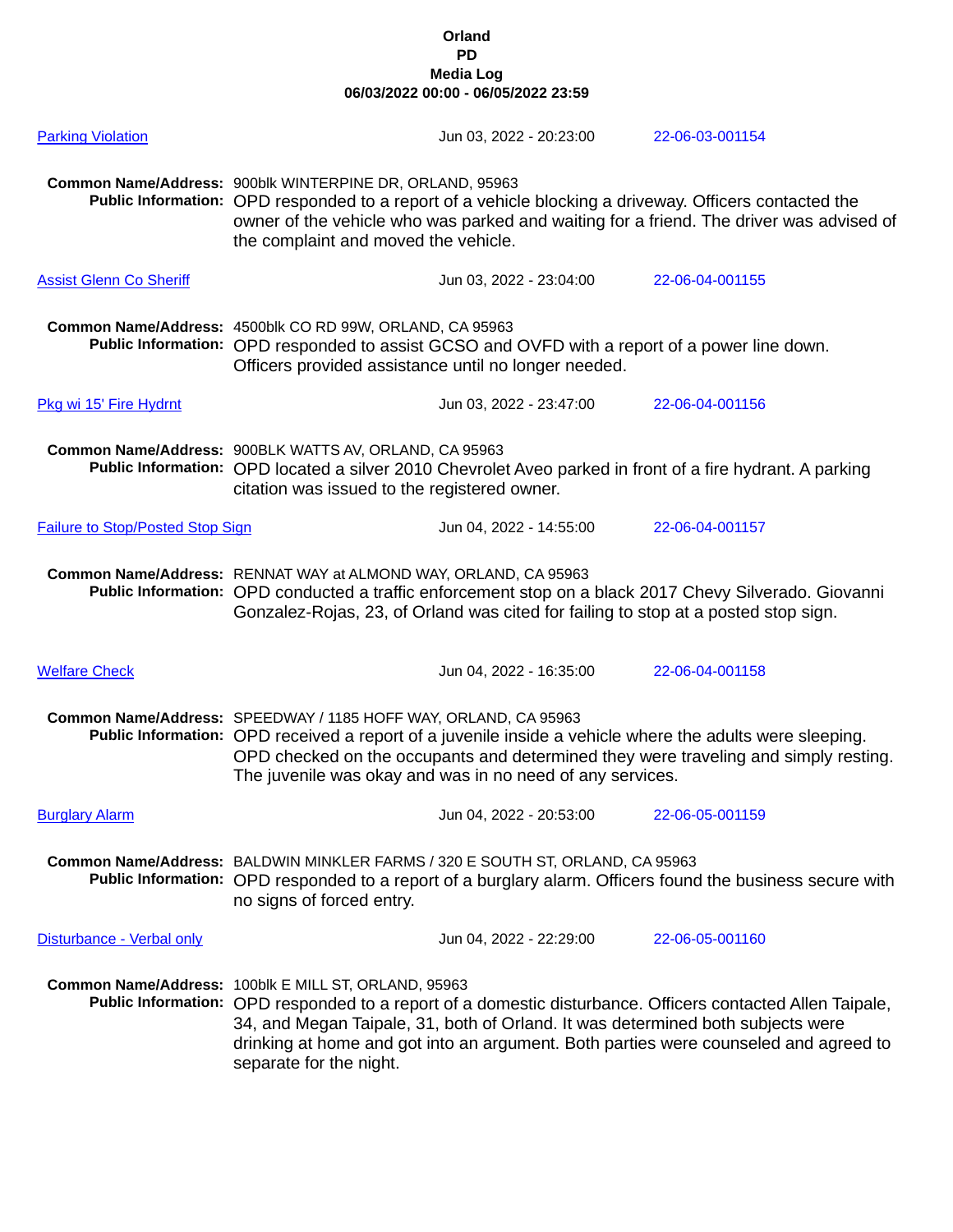| Dist. the Peace-Loud/Unreasonable Noise |                                                                                                                                                                                                                                                                                                                                                                                  | Jun 04, 2022 - 22:54:00                                                                                                                                    | 22-06-05-001162                                                                                          |  |
|-----------------------------------------|----------------------------------------------------------------------------------------------------------------------------------------------------------------------------------------------------------------------------------------------------------------------------------------------------------------------------------------------------------------------------------|------------------------------------------------------------------------------------------------------------------------------------------------------------|----------------------------------------------------------------------------------------------------------|--|
|                                         | Common Name/Address: 14400blkFAIRVIEW ST, ORLAND, CA 95963<br>Public Information: OPD was dispatched to an anonymous complaint of loud music. Officers determined<br>the loud music was coming from the 4200blk of Co Rd M and assisted GCSO until no<br>longer needed.                                                                                                          |                                                                                                                                                            |                                                                                                          |  |
| <b>Assist CHP</b>                       |                                                                                                                                                                                                                                                                                                                                                                                  | Jun 04, 2022 - 23:20:00                                                                                                                                    | 22-06-05-001163                                                                                          |  |
|                                         | Common Name/Address: CO RD 9 at 6 <sup>TH</sup> AVE, CAPAY, CA<br>Public Information: OPD responded to assist CHP with a reported roll over traffic collision. Officers<br>provided assistance until no longer needed by CHP.                                                                                                                                                    |                                                                                                                                                            |                                                                                                          |  |
| Intox. In Public                        |                                                                                                                                                                                                                                                                                                                                                                                  | Jun 05, 2022 - 00:01:00                                                                                                                                    | 22-06-05-001161<br>220303                                                                                |  |
|                                         | Common Name/Address: 400blk COLUSA ST, ORLAND, 95963<br>Public Information: OPD contacted Allen Taipale, 34, of Orland. Following an evaluation, Taipale was<br>arrested and booked for public intoxication.                                                                                                                                                                     |                                                                                                                                                            |                                                                                                          |  |
| <b>Suspicious Vehicle</b>               |                                                                                                                                                                                                                                                                                                                                                                                  | Jun 05, 2022 - 01:16:00                                                                                                                                    | 22-06-05-001164                                                                                          |  |
|                                         | Common Name/Address: BLUE PLATE SPECIAL TRATTORIA / 900 NEWVILLE RD, ORLAND, CA 95963<br>Public Information: OPD was dispatched to a report of a suspicious vehicle. Officers contacted Gerardo<br>Tovar, 22, of Rio Vista who had stopped to rest.                                                                                                                              |                                                                                                                                                            |                                                                                                          |  |
| Disturbance - Verbal only               |                                                                                                                                                                                                                                                                                                                                                                                  | Jun 05, 2022 - 10:48:00                                                                                                                                    | 22-06-05-001169                                                                                          |  |
|                                         | Common Name/Address: 745 PAIGEWOOD DR, ORLAND, 95963<br>Public Information: OPD was dispatched to a report of a male harassing a female. Officers contacted<br>Alejandra Vaca, 49, and Venancio Sanchez, 56, both of Orland. Officers determined<br>Sanchez and Vaca were in an argument after they recently broke up. Both parties were<br>counseled and provided with options. |                                                                                                                                                            |                                                                                                          |  |
| <b>Reckless Driving on Highway</b>      |                                                                                                                                                                                                                                                                                                                                                                                  | Jun 05, 2022 - 14:50:00                                                                                                                                    | 22-06-05-001165                                                                                          |  |
|                                         |                                                                                                                                                                                                                                                                                                                                                                                  | Common Name/Address: ORLAND STOP & SHOP / 10 WALKER ST, ORLAND, CA 95963<br>Officers searched the area however were unable to locate the involved vehicle. | Public Information: OPD responded to the report of a brown Toyota Tundra driving recklessly in the area. |  |
| <b>Failure to Stop/Posted Stop Sign</b> |                                                                                                                                                                                                                                                                                                                                                                                  | Jun 05, 2022 - 15:11:00                                                                                                                                    | 22-06-05-001167                                                                                          |  |
|                                         | Common Name/Address: LINWOOD DR at E WALKER ST, ORLAND, 95963                                                                                                                                                                                                                                                                                                                    | Orland was cited for failing to stop at a posted stop sign.                                                                                                | Public Information: OPD made an enforcement stop on a silver 2007 BMW 530i. Lance Mooney, 52, of         |  |